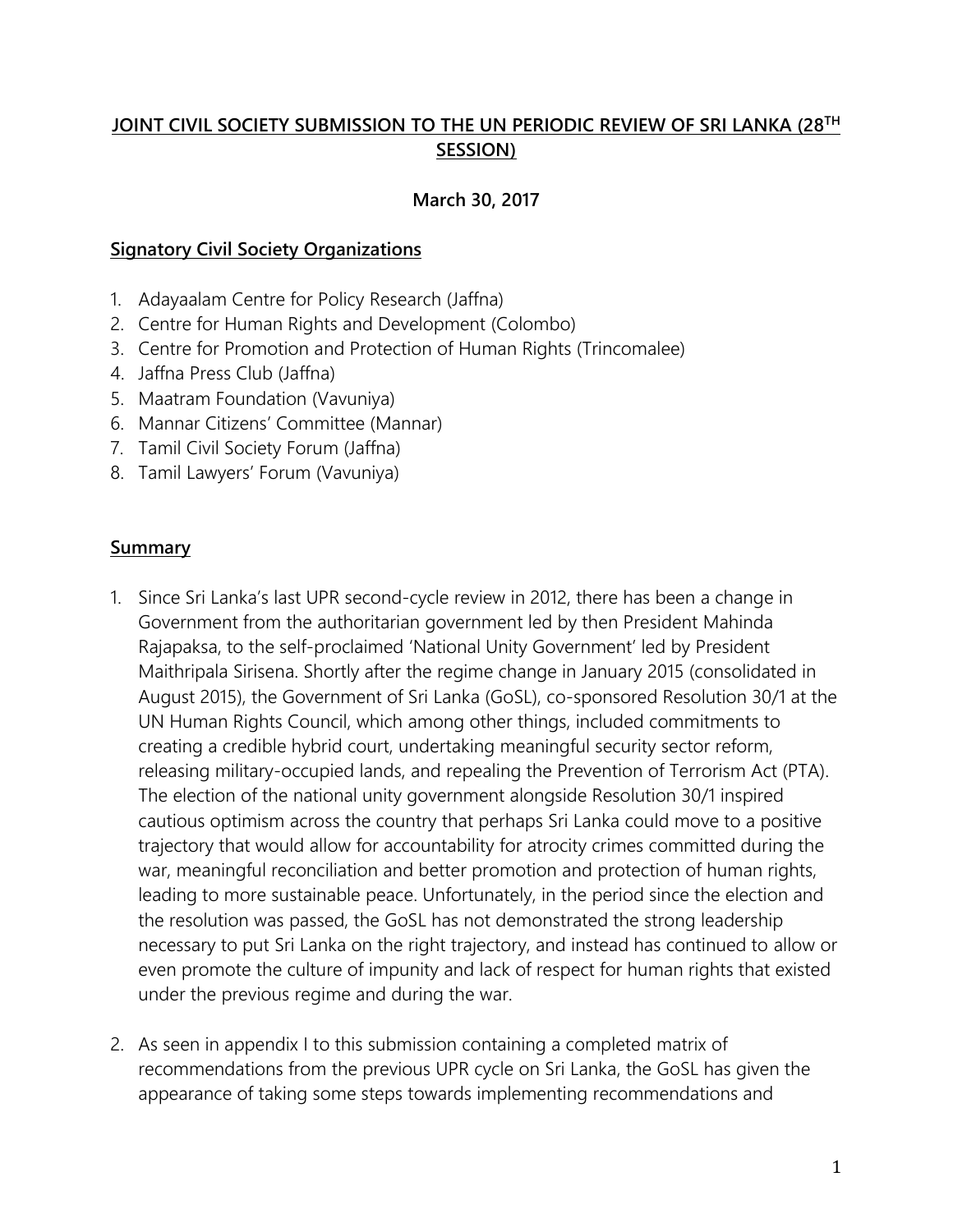addressing human rights issues, however many of these steps remain at the level of superficial engagement or cooperation with UN mechanisms and mandate-holders, while domestically the GoSL's messaging contradicts these seemingly positive steps.

3. As this submission will highlight, the following pressing human rights issues continue to particularly affect the North-East of the island: (1) heavy militarization; (2) illegal land acquisitions and displacement; (3) the continued operation of the Prevention of Terrorism Act and detention of political prisoners; (4) lack of investigations into/accountability for enforced disappearances and the 'Office of Missing Persons Act'; (5) repressed freedom of expression and freedom of assembly; and (6) lack of accountability for atrocity crimes committed during the war. The United Nations and its member states play a critical role in pushing Sri Lanka towards meeting its human rights obligations and the UPR will serve as an important opportunity to issue recommendations on these six key issues which directly and significantly affected the war-affected victim communities in the North-East.

### **(1) The North-East of Sri Lanka continues to remain heavily militarized**

- 4. The North-East of Sri Lanka remains a disproportionately heavily militarized region, with five of seven Sri Lankan security force headquarters located in the two provinces.<sup>i</sup> In 2014, there were a reported 160,000 troops stationed in the North-East, and since then the government has repeatedly professed that it has not decreased the number of military personnel in the region.<sup>ii</sup> Further, military involvement in civilian activities has continued under the post-2015 'National Unity Government'.iii
- 5. The involvement of the military in civilian activities, particularly in the Vanni region through the Civil Security Department (CSD), has created an inhospitable environment for local industry growth and has also resulted in increased vulnerability of victimsurvivor populations. For example, former female combatants have been recruited to work on CSD-run farms in the Vanni region, to and from which access is greatly restricted. These women have reportedly faced sexual harassment and assault by military personnel within the confines of these farms.<sup>iv</sup>
- 6. Many pre-schools in the Vanni are reportedly administered by the military, placing military forces who stand accused of horrific atrocity crimes in close proximity to the most vulnerable section of society, war-affected Tamil children. The military is often in involved in awards ceremonies, sports days and cultural events at these schools.<sup>v</sup>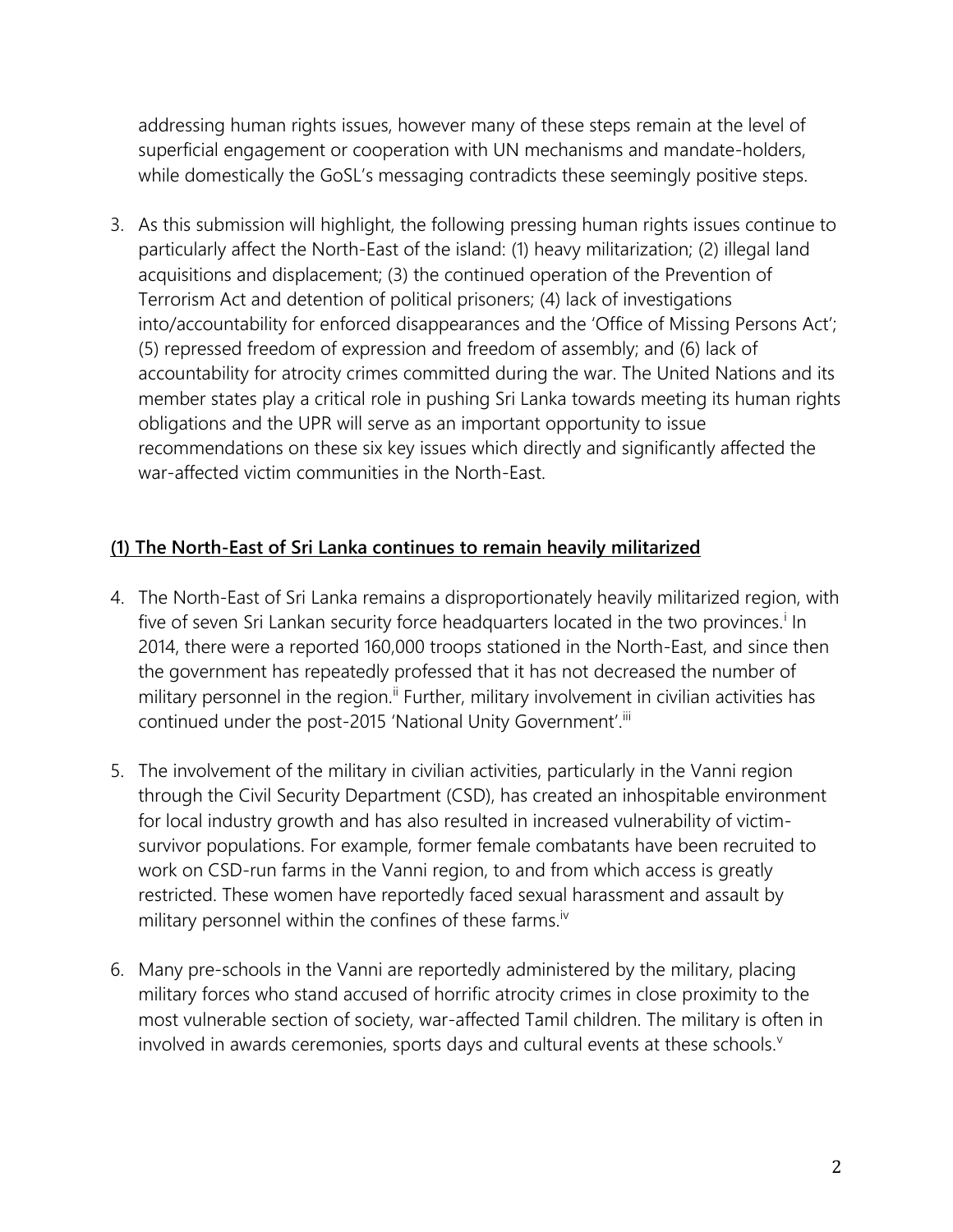- 7. In the Vanni region, the CSD is not filling a vacuum, but rather actively repressing and replacing civilian administration in areas ranging from education to agriculture. Though a civilian heads the CSD, the remainder of its senior structure and its workforce is made up of primarily of military personnel.<sup>vi</sup>
- 8. The military has also problematically engaged in the tourism industry in the East, often on private lands or res communes. For example, in Nilaveli, Trincomalee, the navy occupies approximately 25 acres of land including one kilometer of beachfront where they run a guesthouse. The land includes private land as well as a 6-acre community cemetery. The beachfront also used to be prime fishing area for the area's predominantly Tamil and Muslim fishermen. The navy now only permits tourists staying at the guesthouse entry to the beachfront and only permits restricted entry for local villagers to the occupied cemetery.<sup>vii</sup>
- 9. The military's involvement in tourism activities is also present in the Northern Province. For example, in Valikamam North, Jaffna, the military has similarly opened a hotel, Thala Savena, on land which includes occupied private lands and prime fishing anchor points.<sup>viii</sup>
- 10. As will be discussed in section 5 of this submission, the military even after the regime change of January 2015, continues to conduct intense surveillance of civil society actors and victim populations across the North-East. Intelligence officers are commonly spotted taking photographs at peaceful protests and attending civil society organized events. Intelligence officers even entered or stood outside consultations conducted by Zonal Task Forces of the National Consultation Task Force in the North-East.
- 11. While the number of incidents of harassment by the military has gone down following the January 2015 regime change, they have been on the increase in the early part of 2017. During the Human Rights Council session in March, the Air Force actually took out a reprisal against a lead protestor from the Keppapilavu, Mullaitivu land protests by denying her entry to land previously given back to her.<sup>ix</sup> It has also been reported that at least one civil society actor has faced interrogation from military intelligence on multiple occasions about their time spent in Geneva, including questions about other civil society actors engaged in lobbying from the North-East.<sup>x</sup>
- 12. In general, Sri Lanka has failed to undertake meaningful security sector reform, including demilitarizing the North-East, and putting an end to military involvement in civilian activities which were both commitments under HRC Resolution 30/1, and the latter of which was included in recommendations 128.40, 128.33, and 128.84, of the Second Cycle of the UPR on Sri Lanka.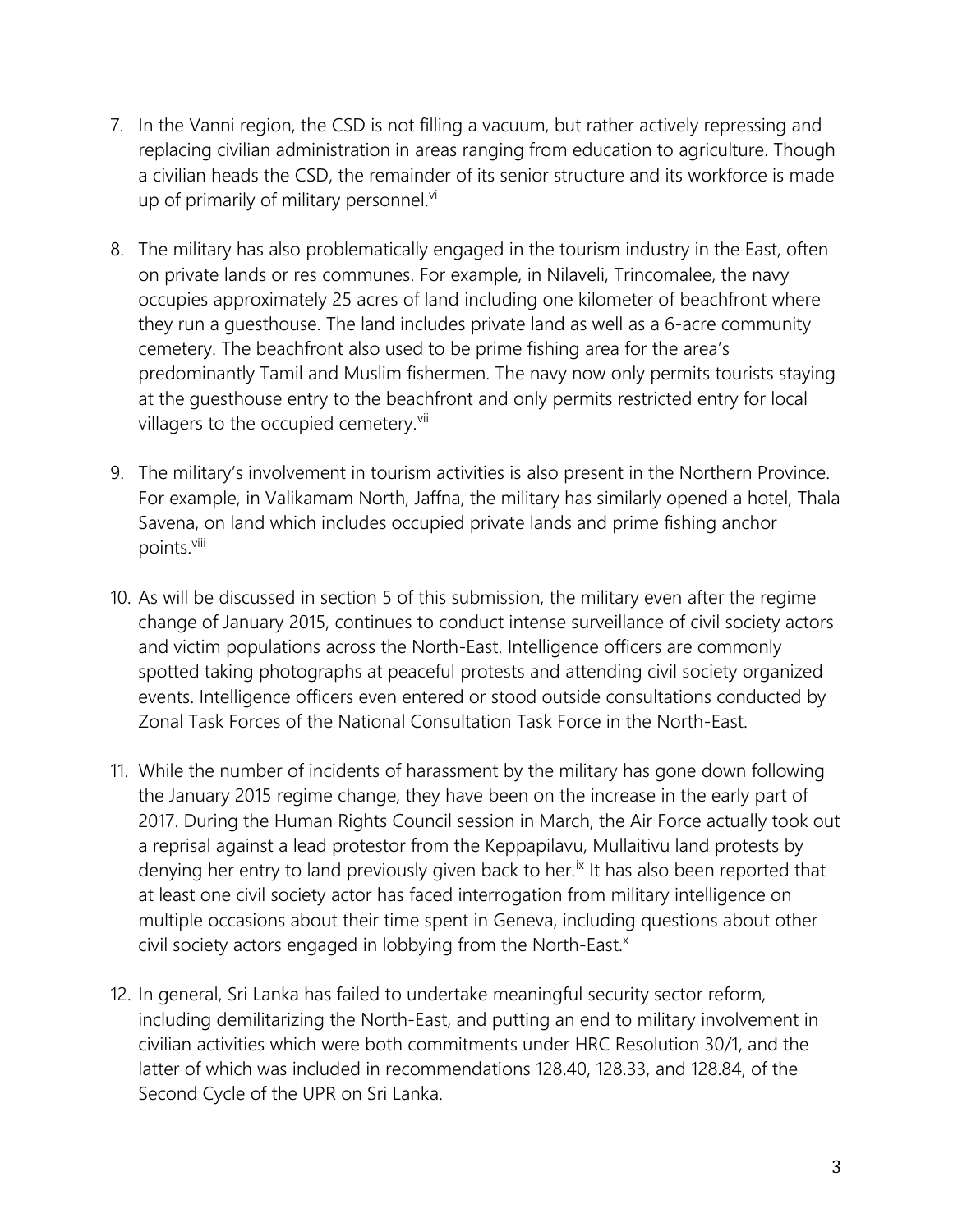- 13. Recommendations to the Government of Sri Lanka regarding militarization (note that some of these are repeated in the section on freedom of expression and assembly):
	- a) Develop and implement a plan to reduce the number of troops in the North-East to a number in accordance with its population size and comparable to the ratio of soldiers to civilians in the rest of Sri Lanka.
	- b) Put an end to the military's involvement in civilian activities in the North-East, particularly those conducted by the Civil Security Department, and those pertaining to agriculture, education, cultural activities and tourism.
	- c) Put an end to all surveillance activities conducted by the military and/or military intelligence of peaceful protests and civil society actors/activities and ensure that those personnel who continue to carry out such activities are appropriately disciplined.
	- d) Create and adopt legislation prohibiting surveillance without a warrant by military and intelligence personnel, particularly of peaceful protests, civilians, and civil society actors and activities.
	- e) Issue clear directives to the military on national and international human rights standards and law they are expected to uphold and swiftly charge and punish personnel who commit violations.
	- f) Have the Ministry of Defence develop and implement a plan for systemic security sector reform to promote and protect human rights and put an end to the culture of impunity by the armed forces following meaningful consultation with a wide-range of stakeholders but with priority given to the perspectives of: war-affected victim communities in the North-East, civil society, the Northern and Eastern provincial councils, and the elected members of parliament of the Northern and Eastern Provinces.
	- g) As part of the plan for security sector reform and to promote accountability, have senior officials in government, including the President and Prime Minister, directly address the military about the importance of accountability, as a part of a broader communications strategy to the military addressing past atrocity crimes.

# **(2) Failure to release illegally occupied lands and displacement in the North-East of Sri Lanka**

14. According to the Spokesperson for the Tamil National Alliance, M.A. Sumanthiran, as of March 5, 2017, approximately 30,000 acres of land continues to remain occupied by the military in the Northern Province alone, $x<sup>i</sup>$  which is in line with calculations made by the Vavuniya-based Maatram Foundation in 2015, adjusted for the figure of land the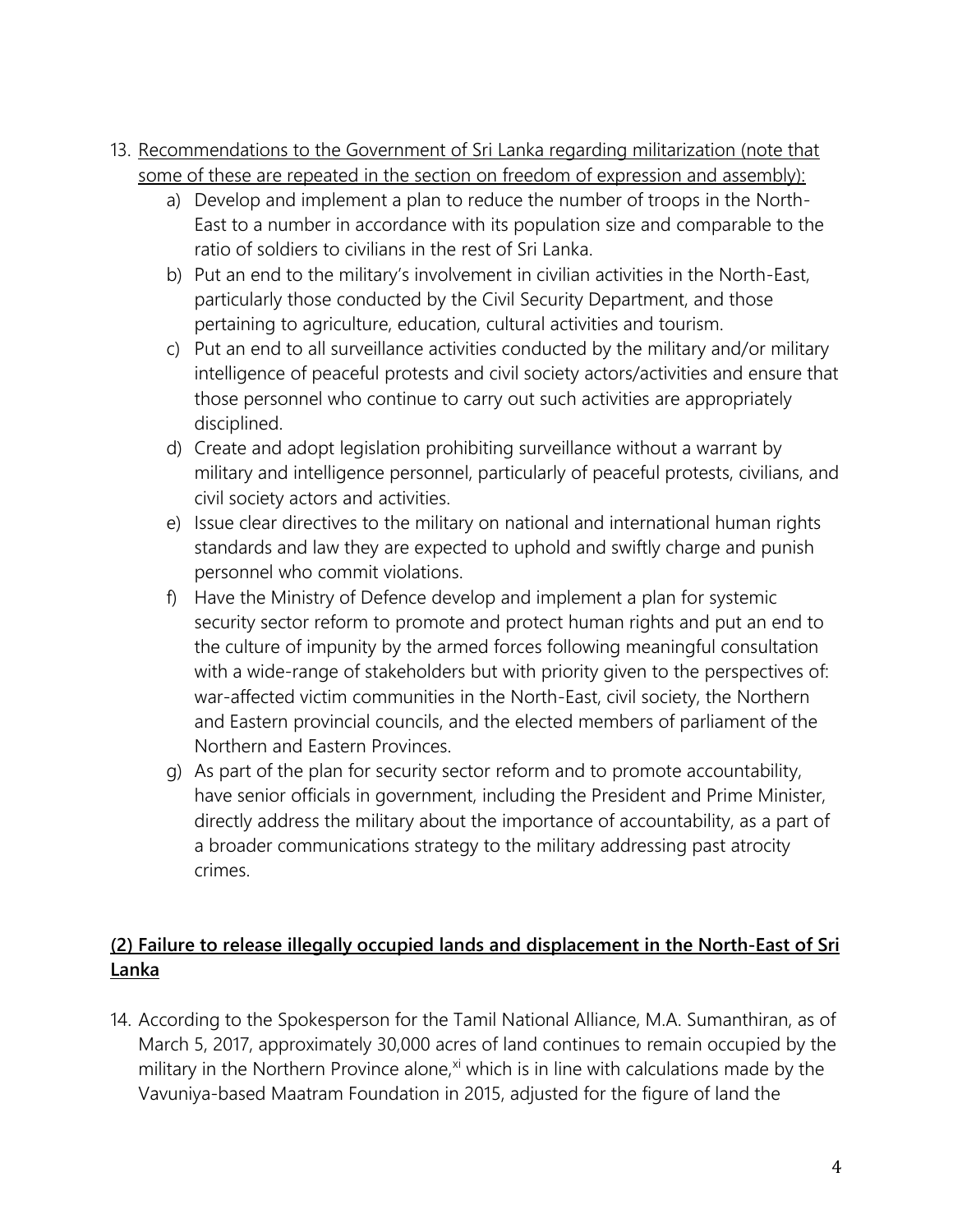government states it has released.<sup>xii</sup> There are at least 40,000 internally displaced persons (IDPs), the majority of whom are Tamil, and over 100,000 Sri Lankan Tamil refugees living in camps and communities in Tamil Nadu, India.<sup>xiii</sup>

- 15. While the government has reportedly released approximately 4,780 acres of land since January 2015<sup>xiv</sup>, there have been many issues with the conditions of the lands released, and the assistance or lack thereof provided for resettlement assistance.
- 16. In Valikamam North, Jaffna, in one village that was recently released, approximately 10 feet of soil was excavated by the military prior to the land being released to villagers. The village now faces greater flooding risks during the rainy season and a lowered quality of soil for any subsistence farming. With respect to resettlement assistance, many displaced persons returning to Valikamam North have had to take out major loans in order to finish building their homes, as the financial assistance provided by the government is inadequate. This is a community primarily consisting of impoverished day labourers who have been displaced for over 25 years in most cases.<sup>xv</sup>
- 17. In Sampur, Trincomalee, after many years of protest, the government finally released close to 1000 acres of land in Sampur which was a step welcomed by the community. However, the navy then moved their camp to villagers' paddy fields and fishing pole areas, which composed their livelihood. Also, before releasing the villagers' housing land, the navy uprooted most of the coconut and fruit trees, moving them to their new camp on the villagers' livelihood lands, and destroyed all of the wells. The government has still failed to provide all villagers with homes to resettle into, despite the fact that it has been almost 2 years in some instances since the land was released. Many families are still living in temporary tin roof housing.<sup>xvi</sup>
- 18. Further to the issues with land that is released, the process of land return continues to proceed very slowly in a seemingly ad-hoc fashion. Sri Lanka's cabinet did take the positive step of adopting the 'National Policy on Durable Solutions for Conflict-Affected Displacement' on August 16, 2016, but there appear to have been no steps taken to implement the national land policy. Instead, since August 2016, the government has continued a pattern of routinely making promises that land will be returned on certain dates, which they subsequently break or ignore. As a result, it appears over the last few months that the only land being released is in response to active protest by displaced persons, as opposed to any coordinated strategy on the part of the government.
- 19. For example, in Keppapilavu, Mullaitivu, villagers from Pilakudiyiruppu were told by officials that they would receive their land, which was being occupied by the air force, back on February 1, 2017. However, when they went to the lands on that date, the air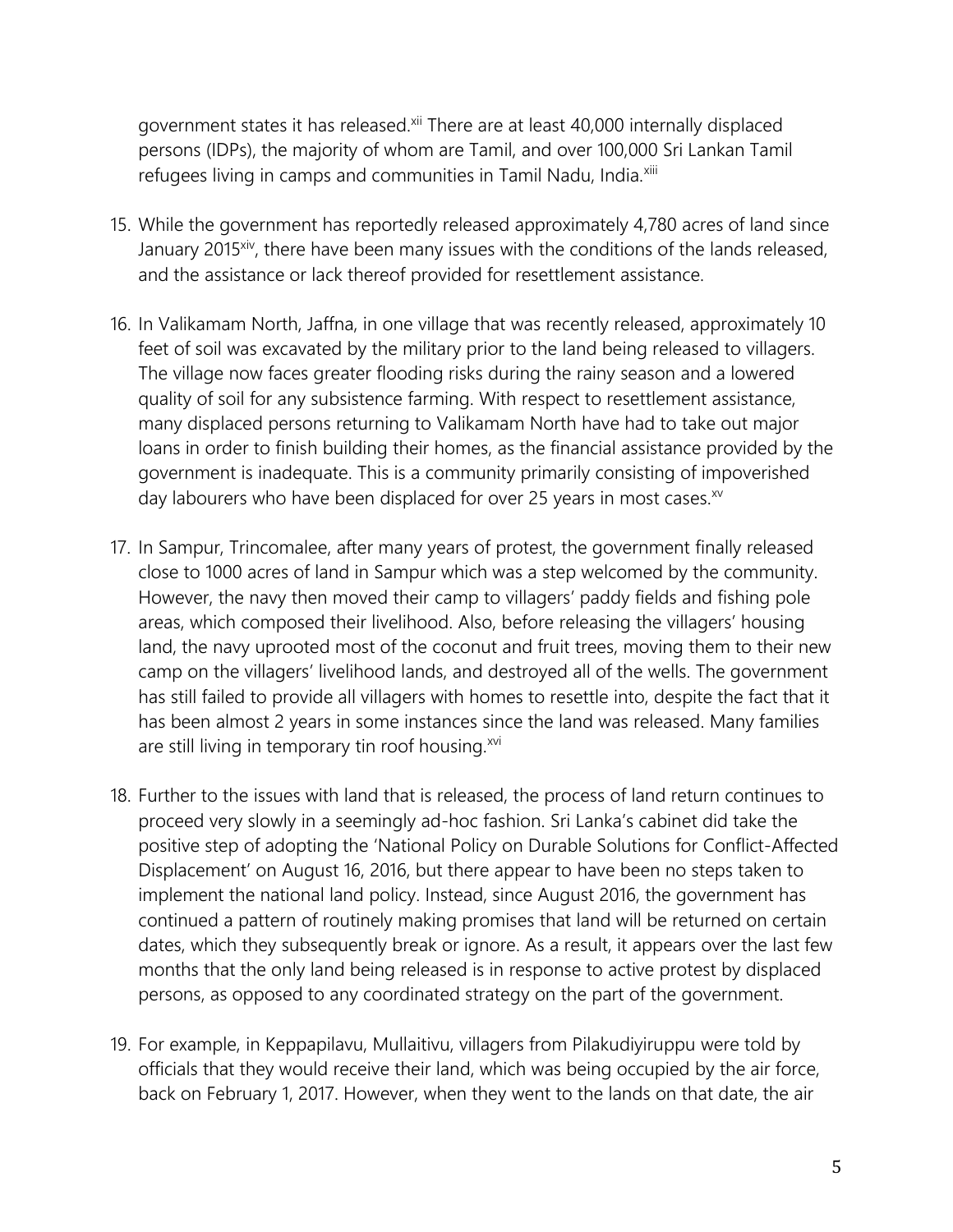force said that was not the case. Only after villagers refused to leave and protested for over 28 days outside of their occupied lands did the government finally return their lands. Like the above-mentioned cases though, the military had destroyed the foundations of villagers' homes and many of the wells prior to releasing the land, and at the date of this submission, the government still has not provided villagers with resettlement assistance or communicated intentions that it ever will.<sup>xvii</sup>

- 20. At the time of this submission, a protest continues in Mullikullam, Mannar, by displaced villagers demanding their land back amidst heavy surveillance.<sup>xviii</sup> 400 families have been displaced from Mullikullam since September 2007 when the Government's forces took the area over. Since their displacement, the navy has developed its headquarters there, and has farmed the very fertile and irrigated land.<sup>xix</sup>
- 21. Another important land issue that civil society is concerned about is the pattern of acquisition of lands being carried out by the Department of Forestry, sometimes of private lands, and sometimes without even gazetting any official acquisition notice. One CSO based in Trincomalee reports that since 2006, the Department of Forestry has acquired over 16,000 acres of land.<sup>xx</sup> At the time of this submission, the Tamil and Muslim people of Musali south Marichukkatti, Mannar, are protesting over a recent gazette notification stating that the Department of Forestry is planning to take their lands.<sup>xxi</sup>
- 22. Recommendations to the Government of Sri Lanka regarding land:
	- a) Swiftly release all private land occupied by the military and put an end to making false promises about land return dates.
	- b) Create a resettlement compensation scheme in consultation with displaced persons that accurately reflects the cost of building a house in the Northern and Eastern provinces (without military labour) and takes into account the impact of any land destruction conducted by the military.
	- c) Issue clear and direct instructions to the military to halt any destruction of the condition of occupied lands.
	- d) Instruct the Department of Forestry to stop acquiring lands without following proper gazetting procedures, and to consult local communities before deciding to pursue acquisition of any lands.
	- e) Fully implement the National Policy on Durable Solutions for Conflict-Affected Displacement in consistency with the above two recommendations; and
	- f) Release all state land occupied illegally by the military.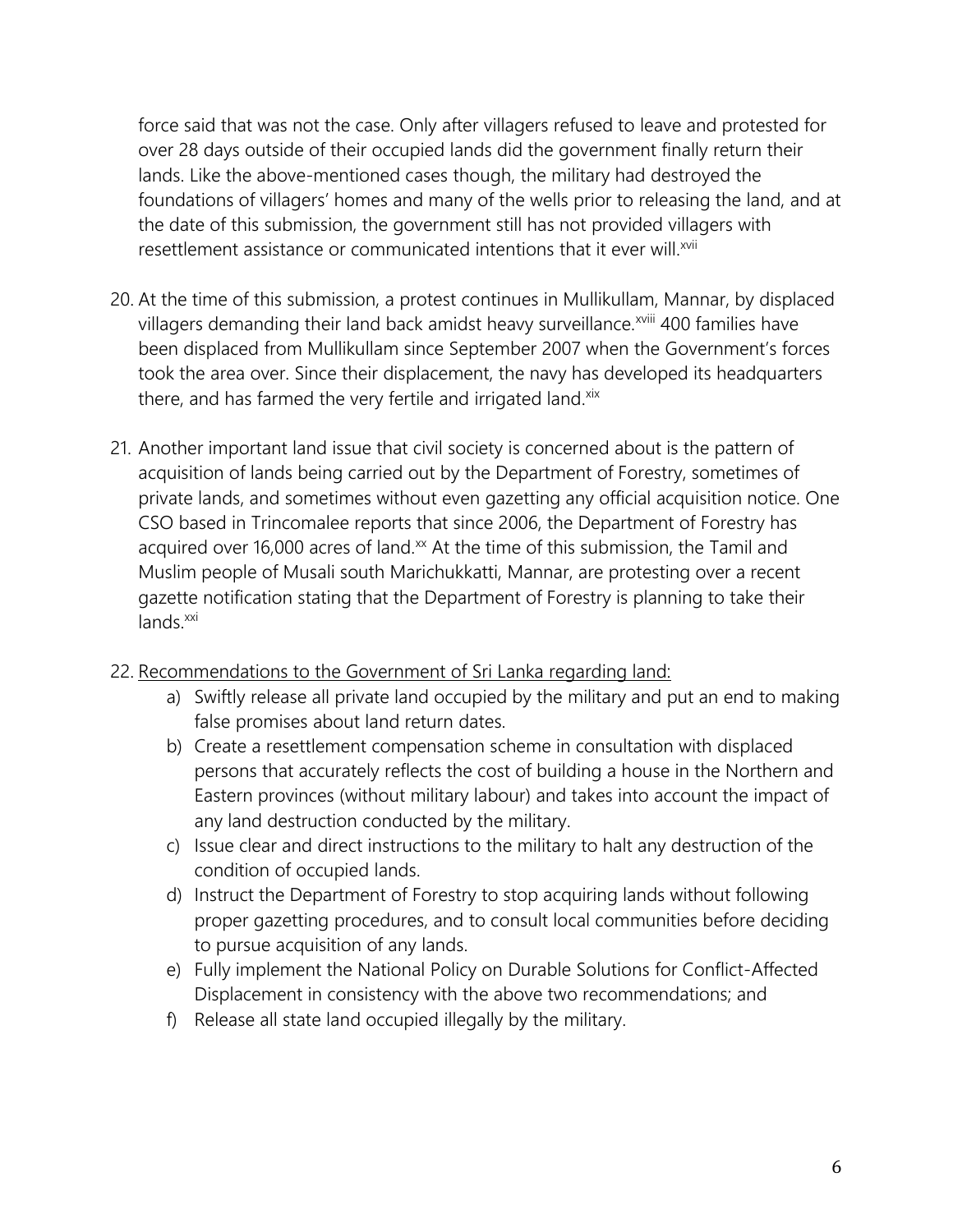# **(3) Continued operation of 'Prevention of Terrorism Act' and detention of political prisoners**

23. The Government of Sri Lanka has still failed to repeal and replace the draconian Prevention of Terrorism Act (PTA) with counter-terrorism legislation in compliance with international standards. For over a year the government has kept suggesting that new legislation, the Counter-Terrorism Act (CTA) is around the corner. However, a leaked initial draft version of the CTA was actually worse than the original PTA with respect to the broadness of its definition of terrorism and terrorism-related offences and arrest powers, and not much better on procedural safeguards for detainees.<sup>xxii</sup>

### *Continuing detention*

- 24. Approximately 160 persons still have cases pending under the PTA, of which only 73 have been released on strict bail conditions and have cases pending in various courts while the remainder continue to languish in detention. At least 21 of the political prisoners who remain detained have been detained for very lengthy periods of time. 35 political prisoners are detained at Magazine Prison under particularly terrible conditions.<sup>xxiii</sup>
- 25. Following an island-wide strike by political prisoners in October 2015, and intense international and domestic pressure, the government released 32 political prisoners from Magazine Prison. However, sometime later, 18 of those released prisoners were ordered to attend rehabilitation without any justification provided and they refused. As a result, their cases are still pending before the courts which is causing intense hardship for them as the bail condition requires that they report to the Terrorism Investigation Department (TID) in Colombo biweekly. For many of them this means taking long and expensive trips from the North-East.<sup>xxiv</sup>

# *PTA in the Courts*

26. In January 2016, a Special High Court was set up to hear PTA cases with the stated intention that it would expedite the cases and help clear backlog.<sup>xxv</sup> However, instead, the court has instead served to repeatedly postpone the PTA cases, while requiring the detainees to repeatedly appear in court.<sup>xxvi</sup> For those that are out on bail, this creates an additional expense and they have to attend with great personal difficulty.

# *Continuing use of the PTA*

27. Despite the government's assurance to the international community that it would impose a moratorium on the use of the PTA while its replacement was being drafted, it has continued to be used throughout 2016 and into 2017. For example, between March 30 and June 28, 2016, at least 24 persons were arrested under the PTA in connection to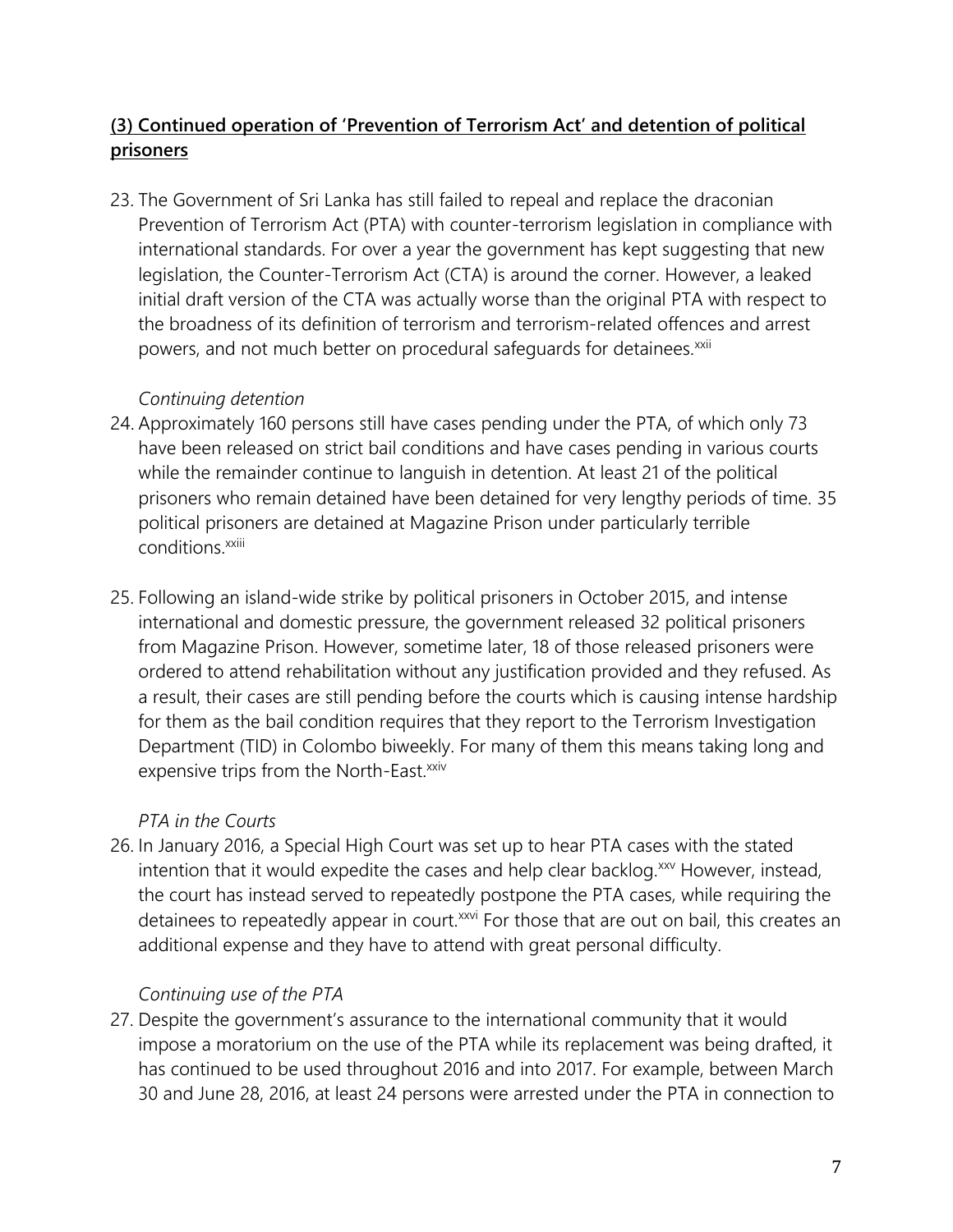the alleged discovery of a suicide jacket, explosives and ammunition found in Chavakachcheri, Jaffna. Many of their legal rights were violated during these arrests. As of June 23, 2016, at least 23 of the 28 people arrested had not been charged.<sup>xxvii</sup>

- 28. The security forces, and specifically the TID, also continued to use the PTA to arrest former LTTE cadres trying to travel to work in the Middle East, despite the fact that these former cadres completed the notorious 'rehabilitation program' and despite the fact that they have secured jobs legitimately with Middle Eastern companies. This continued to occur following the January 2015 regime change, and between January to May 2016, over 20 individuals were arrested at the airport either during arrival or departure.<sup>xxviii</sup>
- 29. Between October and November 2016, the police and TID arrested 38 individuals in alleged connection to the 'Aava' gang in Jaffna; many under the PTA. The alleged resurgence of the 'Aava' gang, which even the government admitted was linked to military intelligence, came after the police shot and killed two Jaffna university students. Many civil society activists and journalists had serious doubts about the veracity of the claims that the 38 arrested were all actually linked to gang activity. However, even if there was truth to the links between the 38 individuals arrested and gang activity in Jaffna, that is more appropriately a matter to be dealt with under the Penal Code, as even the Minister of Law and Order confirmed it was not terrorist activities.<sup>xxix</sup> Ultimately, after pressure from Tamil civil society and politicians, the charges under the PTA were withdrawn and re-filed under the Penal Code.
- 30. Recommendations to the Government of Sri Lanka regarding the issue of Political Prisoners and the PTA:
	- a) Release all political prisoners detained under the PTA unconditionally following the precedent the government of Sri Lanka used with Sinhalese dissidents in 1971 and 1989.
	- b) Review and repeal the PTA and replace it with legislation that is in compliance with international human rights and counter-terrorism law and standards.
	- c) Place a firm moratorium on the use of the PTA while the process to review, repeal and replace it is underway.
	- d) Overhaul the Special High Courts set up to handle PTA cases in 2014 and 2016, to ensure they actually handle cases expeditiously and do not serve to simply further indefinitely postpone cases.

### **(4) Lack of Investigations into/Accountability for Enforced Disappearances and the 'Office of Missing Persons Act'**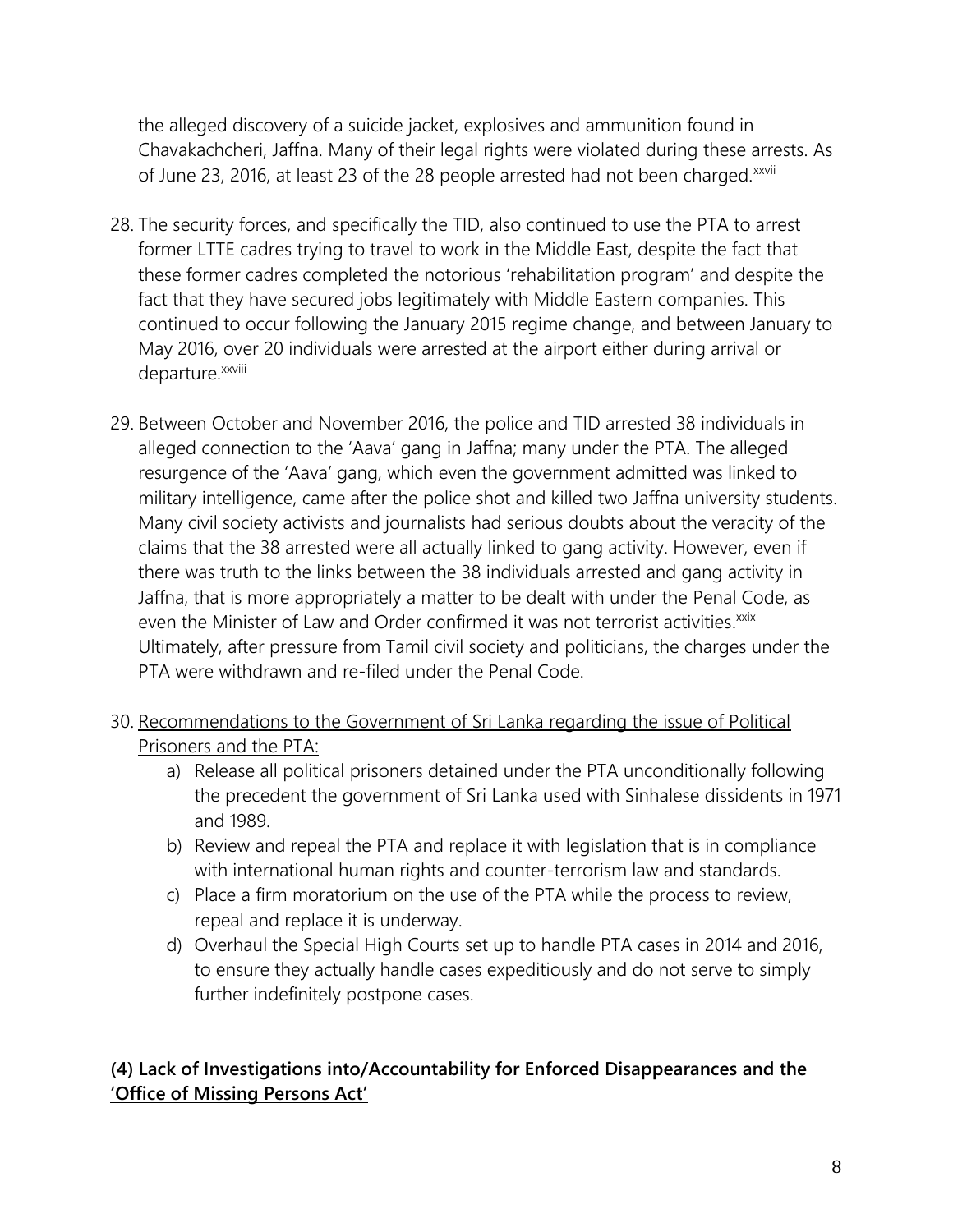- 31. Over 65,000 people were disappeared throughout the armed conflict, with several thousands disappeared during the last stage of the war (January 2008 to May 2009) after having surrendered or been captured by security forces. Many also were disappeared outside the battle zone, both before and after the end of the war, including in "white-van" abductions or after detention by the Army, Navy, military intelligence, or the police.
- 32. The families of the disappeared have continued to be at the forefront of protests and civil activism in order to obtain information about their loved ones. Over the years they have filed petitions with the police, with the Human Rights Commission of Sri Lanka, and with the ICRC, despite regular harassment and threats.
- 33. Successive governments have created commissions to look into the issue nearly 10 commissions were formed by governments between 1991 and 2013.xxx Most recently was the Paranagama Commission established by former President Rajapaksa. However, like the others before it, this Commission was deeply flawed and on February 28, 2015, the Coordinating Committee of the Families of the Disappeared sent a letter to the Commission explaining that families would be boycotting the Commission going forward and demanding that a credible inquiry with international oversight be set up.xxxi
- 34. In a rare positive move, the government ratified the International Convention for the Protection of All Persons from Enforced Disappearances on May 25, 2016. A bill incorporating the crime of enforced disappearances was proposed as draft legislation by the Prime Minister and the Bill was gazetted on February 9, 2017. xxxii However, it is has yet to be made a law by the parliament.
- 35. The GoSL committed under Resolution 30/1 in October 2015 that it would create an independent, impartial and transparent Office of Missing Persons. After a flawed consultation and drafting process, widely criticized for failing to adequately consult families of the disappeared and lacking transparency, parliament passed the Office of Missing Persons Act in August 2016. However at the date of this submission no further action has been taken. The government is yet to assign the Act to a particular ministry, which would begin the process of its establishment. Further, a bill introducing amendments to the Act was gazetted as recently as March 2017, causing concern among civil society that the Act may be re-opened for debate by parliament.
- 36. Families of the Disappeared remain frustrated by the lack of information and movement on credible investigations into disappearances. Because the OMP Act contains a large amount of discretionary powers and functions, the credibility and effectiveness of the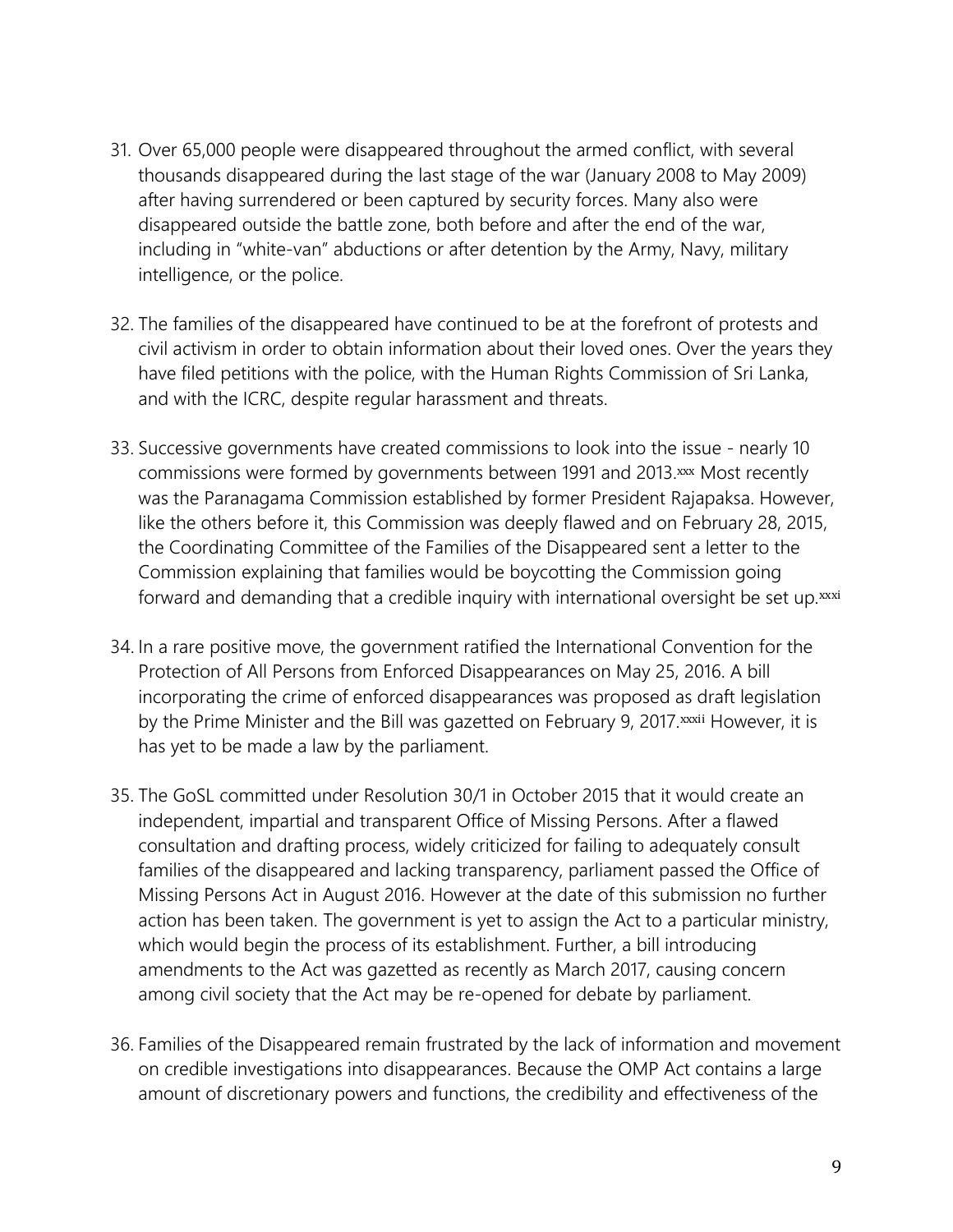OMP will depend heavily on the people who are appointed as its commissioners, and the policies/guidelines they adopt. As a result, families of the disappeared remain skeptical of whether the OMP will be any different from previous commissions, if it is ever established.

- 37. Callous remarks by the Prime Minister stating that all of the disappeared are dead, have further disillusioned and angered these groups.xxxiii
- 38. At the date of this submission, Families of the Disappeared in Kilinochchi are on the 39<sup>th</sup> day of a protest they commenced in February 2017, demanding the truth about the fates of their disappeared loved ones and justice for the disappearances.xxxiv

### 39. Recommendations to Government of Sri Lanka regarding disappearances:

- a) Establish the OMP with the following key features that are critical to its credibility in the eyes of families of the disappeared and are all currently possible with the discretionary provisions of the OMP Act: (i) inclusion of significant international assistance in the form of investigators and forensics experts and in an oversight capacity to the OMP; (ii) inclusion of representatives of the families of the disappeared both as commissioners and in all of the units of the OMP; (iii) regional offices in the North and East with local and international staff permitting families of the disappeared to make submissions without having to travel to Colombo; (iv) an established and clear policy linking the OMP to prosecutions for enforced disappearances by the Special Court the government has also committed to establishing under Resolution 30/1; (v) a comprehensive reparations scheme determined in consultation with families of the disappeared which provides both for immediate needs and addresses long-standing loss of livelihood income due to a disappearance in the family; and (vi) a robust and independent witness and victim protection unit that does not contain any police or military personnel part of existing structures, but similar to the Guatemalan model, trains and hires completely new personnel alongside international personnel.
- b) Develop and make public a clear framework linking the OMP to the three other 'transitional justice' mechanisms the government committed to establishing under HRC Resolution 30/1, particularly the Special Court.
- c) Have Prime Minister Ranil Wickremasinghe issue an apology to families of the disappeared for his callous remarks.

### **(5) Freedom of Assembly and Freedom of Expression**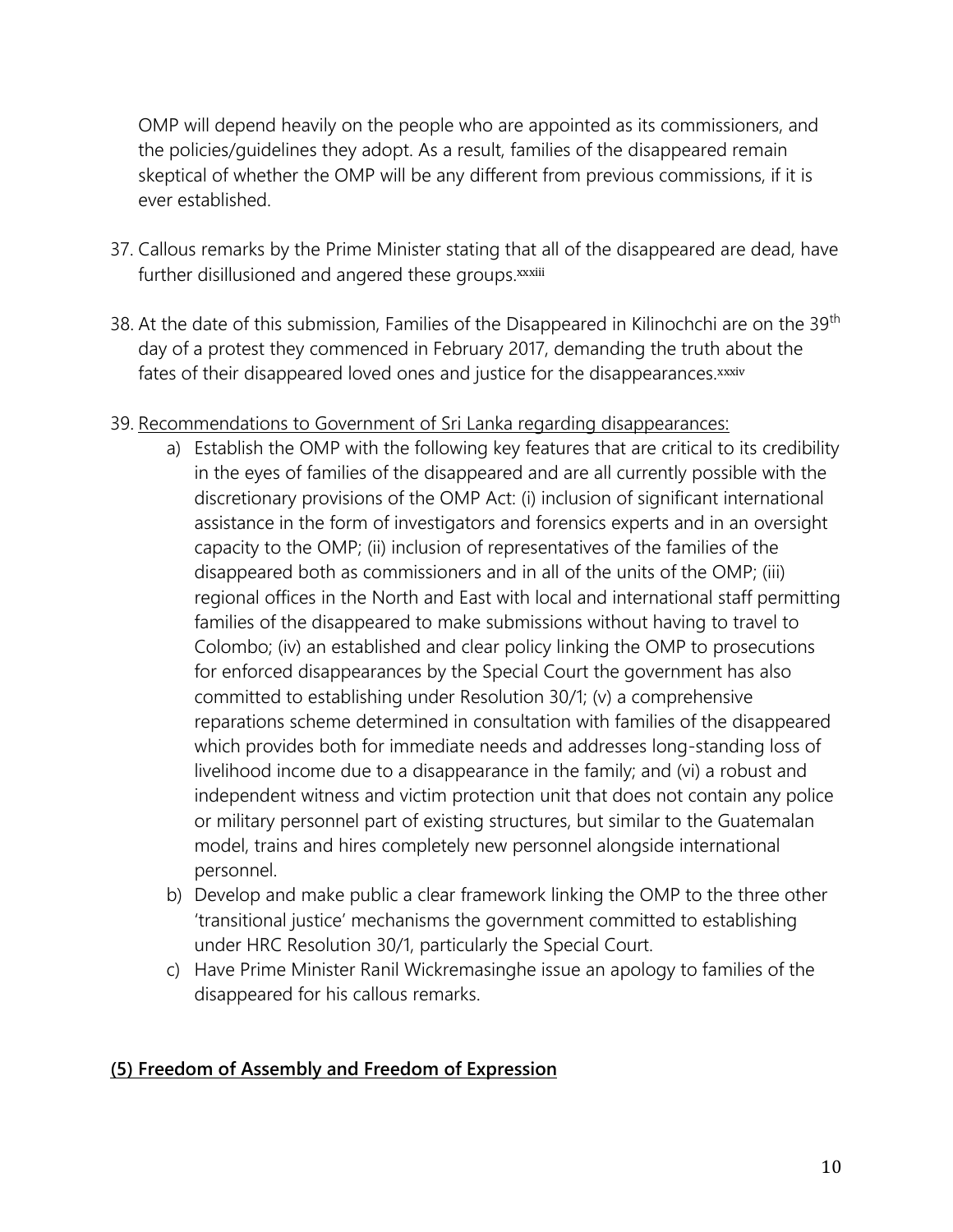- 40. Since Sri Lanka's last UPR in November 2012, the country has undergone political changes including changes to its president and central government. A notable change in the North-East since the new presidency, was the willingness of Tamils to engage in protests, which have been much more frequent and widespread in recent months. However surveillance and intimidation of protestors, and journalists reporting on protests, continues to be carried out by all arms of the Sri Lankan security forces, from local police, to intelligence officers, to army, navy and air force personnel.
- 41. In April 2015, three months into the new presidency, a journalist at Uthayan, Jaffna's most prominent Tamil-language newspaper was arrested and charged with defaming the police department. He had reported on the sexual assault of a schoolgirl by local police officers. Following the arrest, the Uthayan editor said that despite a new government, his team "do not feel terribly free. The police and other security institutions are still not willing to give us the space we need to do our job as reporters."xxxv
- 42. A spate of arrests and incidents of intimidation of Tamil journalists in the same month showed the still dismal status of Sri Lanka's press freedom<sup>xxxvi</sup> and created concern that Sri Lankan authorities were resuming [the old regime's] practices designed to intimidate Tamil journalists.<sup>xxxvii</sup> In one incident three Tamil journalists who had been reporting on a protest against oil pollution were intercepted, threatened at knifepoint and chased by two police officers. xxxviii Further, the arrest of a journalist and two Jaffna University students sparked on-campus protests in April 2015. XXXIX In a similar fashion in March 2017, three journalists reporting on protests in Maruthankerny were harassed by police at the protest and then intercepted and threatened with violence on their way home. $x^{1}$
- 43. Also in March 2017, two journalists in Batticaloa were assaulted while reporting on the opening of an ethanol distillery whose owners have links to the ruling UNP party. Although the attack was not directly tied to security or government forces, the culture of impunity for attacks against media workers has meant that the practice of violence against journalists has transmitted to other centres of power such as big businesses.<sup>xli</sup>
- 44. In July 2016, a female journalist was sent abusive text messages by a high-ranking army official demanding to know which of her colleagues released news of the army engaging in leisure activities on occupied land in Valikamam North. The intersection of state violence against the media and sexual violence against Tamil women has been identified by media organisations as a key concern for women in journalism and a significant reason why Tamil women hesitate to enter the field.<sup>xlii</sup> In May 2015, Sri Lanka's finance minister warned journalists to be careful about how they used their media freedom.<sup>xliii</sup> In July 2015, the President re-established the Sri Lankan Press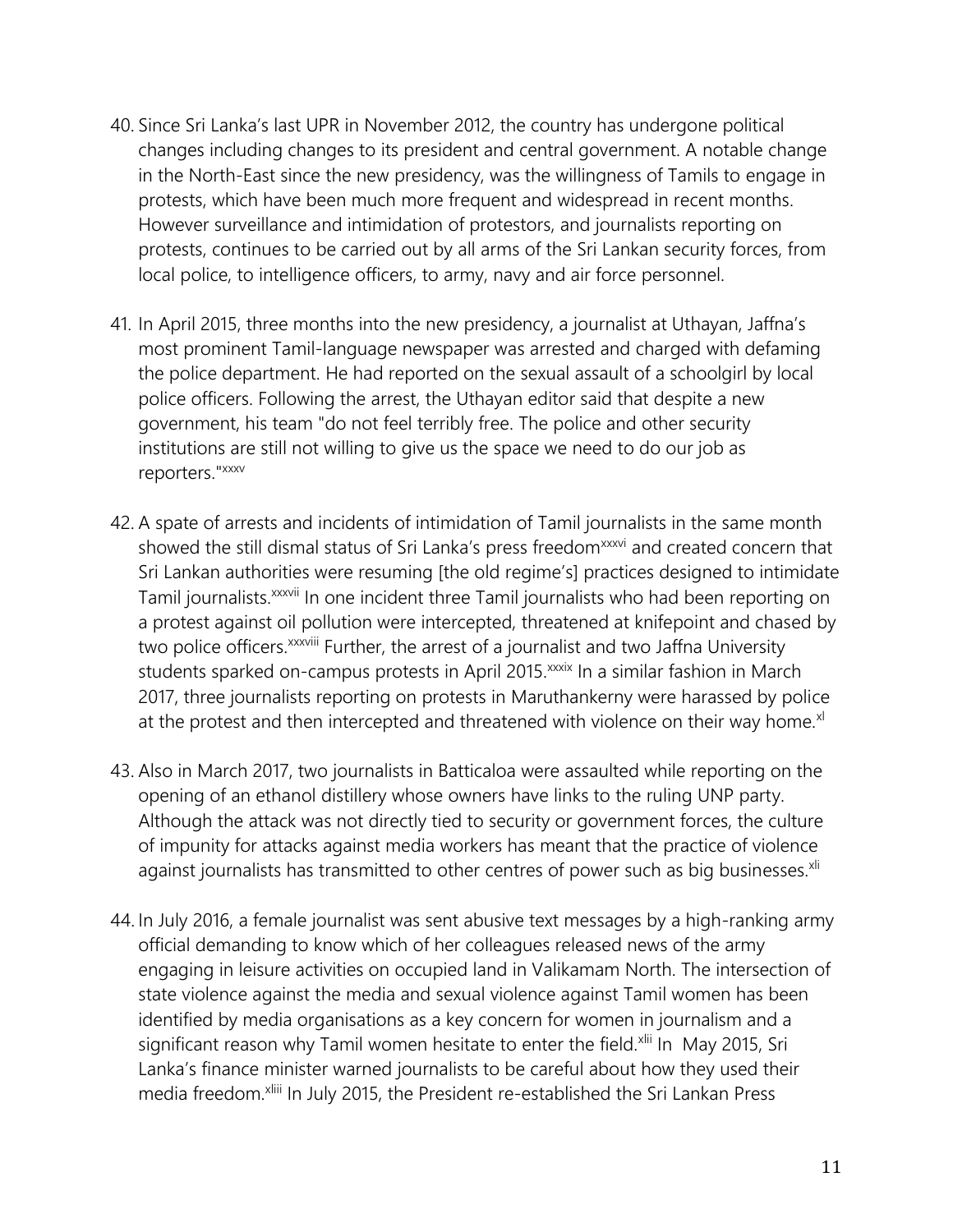Council, a media regulatory body which would give the government power to detain journalists over their reporting. The move was condemned internationally and domestically, both in regards to the perception of the body as restrictive and regressive, as well as the fact that the decision to reinstitute it was reached without any consultation of public or media organisations.<sup>xliv</sup>

- 45. Blatant photographing of protestors and journalists is a common intimidation tactic which continues to be used in protests currently ongoing in the North-East. $x^{1/2}$  In May 2016, plain-clothes intelligence officers forcibly entered the Uthayan office to scrutinise and photograph a private event held by the newspaper's staff in remembrance of the victims of the May 2009 atrocities. $x^{1/2}$
- 46. While Tamils have been less hesitant to engage in protests, this is mostly in spite of the fear of surveillance and reprisals. In March 2017, a women's group leader who helped lead land return protests in Mullaitivu had her farming land confiscated by the Sri Lankan air force in an apparent act of reprisal against her role in the demonstrations. xlvii In February 2017, Tamil plans to protest Sri Lanka's Independence Day were blocked by court injunctions to allow for Sri Lankan military forces to hold parades on an unprecedented scale in Tamil towns. Those who protested anyway were harassed by police and special task force personnel. XIVIII Tamils protesting for the President to hear their grievances, and journalists reporting, during a presidential visit – for a scheme entitled 'Tell the President' – to Jaffna were verbally abused by police officers. $x$ lix In recent months, reporters and civil society members have been ejected by soldiers from atrocity crime sites such as Mullivaikkaal and its surrounding areas, despite these locations not falling under high security zones or military camp boundaries.<sup>1</sup>
- 47. Although journalists and community organisers have capitalised on the opening of some democratic space, all do so tentatively with the fear that without institutionalised protections, any change in authority or policy could mean an easy revert to the draconian practices of earlier regimes. North-East journalists report that they have internalised the fear of reprisals and engage in varying levels of self-censorship, ever mindful of Sri Lanka's history of killing journalists with impunity. Journalists in the North-East report that they are now familiar with and easily able to identify several undercover intelligence personnel due to the consistent and blatant tracking of their activities. Although for now the surveillance is limited to being followed and photographed, and occasionally threatened with violence, having never witnessed a single prosecution for the killing of any Tamil journalists, journalists function with the fear that this could at any time escalate to serious violence or even assassinations.<sup>Ii</sup>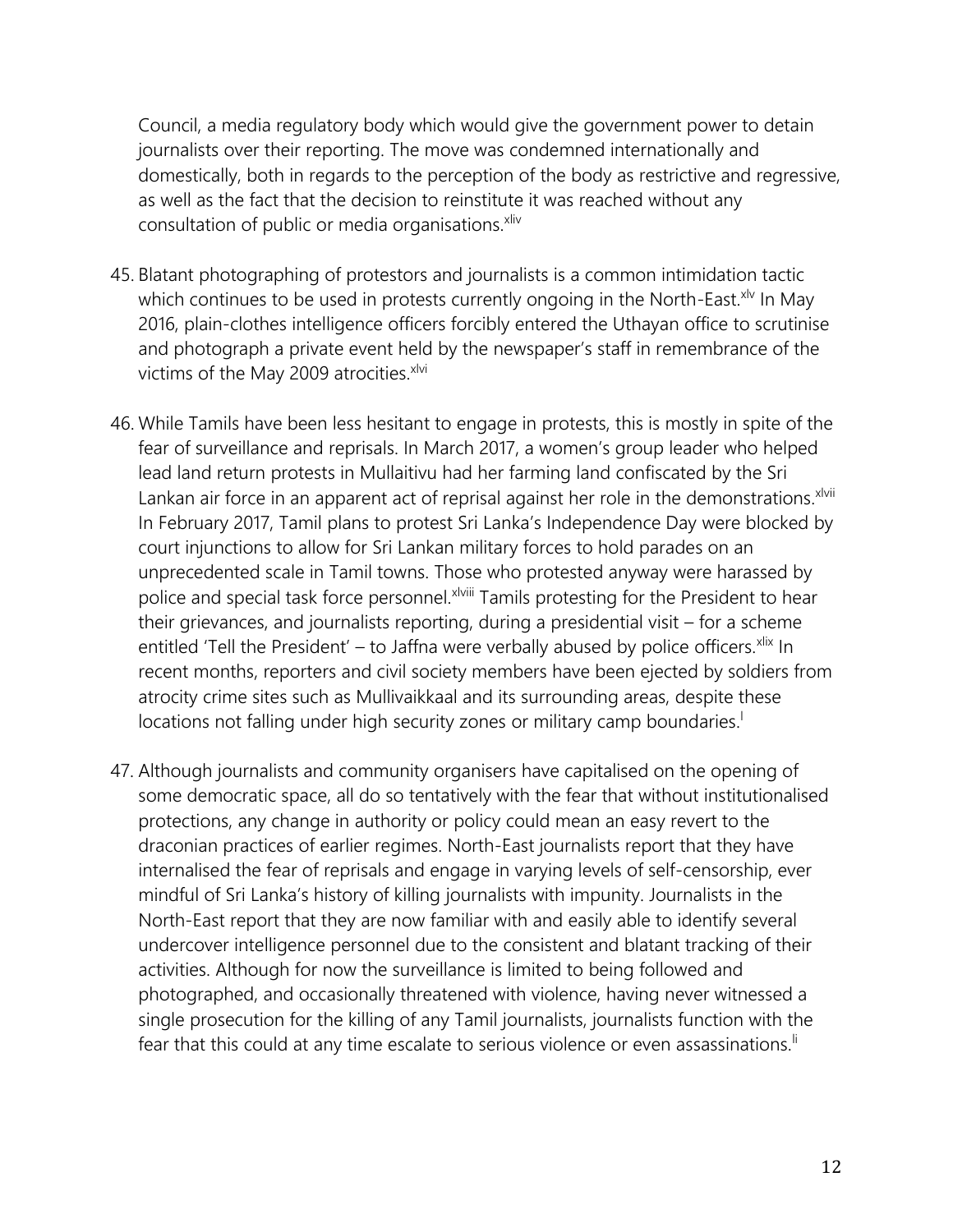- 48. Recommendations to the Government of Sri Lanka regarding freedom of expression and accountability (note that some of these are repeated in the section on militarization):
	- a) Put an end to all surveillance activities conducted by the military and/or military intelligence of peaceful protests and assemblies and ensure that those personnel who continue to carry out such activities are appropriately disciplined.
	- b) Create and adopt legislation prohibiting surveillance without a warrant by military and intelligence personnel, particularly of peaceful protests, assemblies, civilians, and civil society actors and activities.
	- c) Issue clear directives to the military on national and international human rights standards and law they are expected to uphold and swiftly charge and punish personnel who commit violations.
	- d) Put an end to deployment of intelligence personnel to track journalists operating in the North-East.
	- e) Conduct credible independent investigations into murders of journalists in the past and credibly prosecute those cases.

# **(6) Lack of Accountability for Atrocity Crimes**

- 49. Many of the recommendations from Sri Lanka's Second UPR Cycle centred on accountability for atrocity crimes, including recommending that Sri Lanka ratify the Rome Statute, and that Sri Lanka conduct an independent credible investigation into atrocity crimes committed during the war and prosecute those responsible. Sri Lanka has not completed any of these recommendations.
- 50. On October 1, 2015, Sri Lanka co-sponsored Resolution 30/1 at the UN Human Rights Council.lii Among its commitments therein, Sri Lanka undertook to create a judicial mechanism including foreign judges, prosecutors, defense lawyers and investigators, to investigate and prosecute violations of human rights and international humanitarian law.
- 51. Numerous reports, including the OHCHR's Report on Sri Lanka by former High Commissioner for Human Rights Navi Pillay in March 2014, the OHCHR's Investigation on Sri Lanka (OISL) report in 2015 and the Report of the UN Secretary-General's Panel of Experts on Accountability in Sri Lanka in 2011, found that no accountability had been provided for the tens of thousands of civilian deaths, and great number of credible allegations of atrocity crimes committed during the armed conflict.
- 52. The OISL report found most recently that Sri Lanka's domestic legal system is incapable of credibly prosecuting atrocity crimes without significant international involvement.<sup>liii</sup>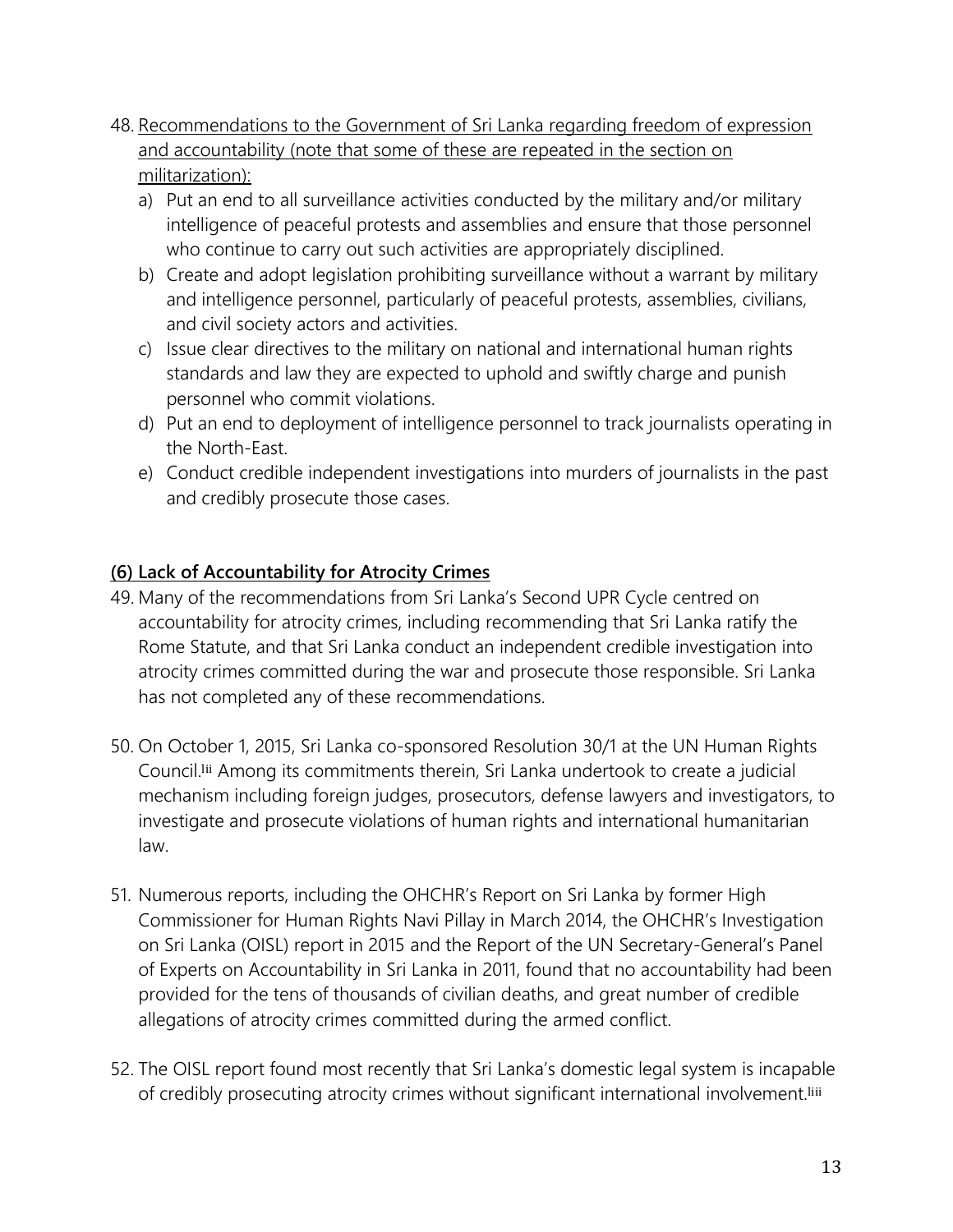- 53. Despite Sri Lanka's co-sponsorship of Resolution 30/1, and its extension in 2017, in the 18 months since Resolution 30/1 was adopted, the president, prime minister and other senior Sri Lankan officials have repeatedly rejected the notion that international actors, particularly foreign judges, should be involved in a judicial mechanism – despite agreeing to this component in operative paragraph 6 of Resolution 30/1.liv
- 54. Recently, senior government officials appear to be making the argument that Sri Lanka's domestic legal system following the regime change in January 2015, is now capable of credibly prosecuting atrocity crimes domestically. However, this is categorically untrue. There are deep systemic issues within the legal system including a politicized and pro-military police force, a politicized pro-State Attorney General's department, procedural rules favouring the accused in cases of a Sinhala defendant against a Tamil victim, a partial judiciary, and a lack of robust witness and victim protection; all underlined by a lack of political will in the government to confront impunity for atrocity crimes and hold the security forces accountable.
- 55. Accountability is a non-negotiable necessary step in order to begin to heal the wounds of the past, enable meaningful reconciliation and ensure non-recurrence.
- 56. Recommendations to the Government of Sri Lanka on accountability:
	- a) Establish a Special Court to try atrocity crimes committed during and after the armed conflict, composed with a majority of international judges and a Special Prosecutor's office composed with a majority of international prosecutors and investigators, all selected in consultation with and approval by the OHCHR.
	- b) Publish a time-bound plan to complete the above recommendation without delay and an attached prosecutorial strategy.
	- c) Immediately develop and launch a communications strategy targeting the Sinhala south about the importance, necessity and benefits of accountability.
	- d) Have senior government officials, including the President, Prime Minister and Foreign Minister stop issuing statements in contradiction to Resolution 30/1, and instead make clear publicly their support for it and a credible accountability mechanism with significant international involvement as described above.
	- e) Ratify the Rome Statute.

l

<sup>i</sup> Sri Lankan Army Website:<http://www.army.lk/establishment>

ii Oakland Institute, "The Long Shadow of War: the Struggle for Justice in Post-War Sri Lanka" (2015), accessed here:<http://www.army.lk/establishment>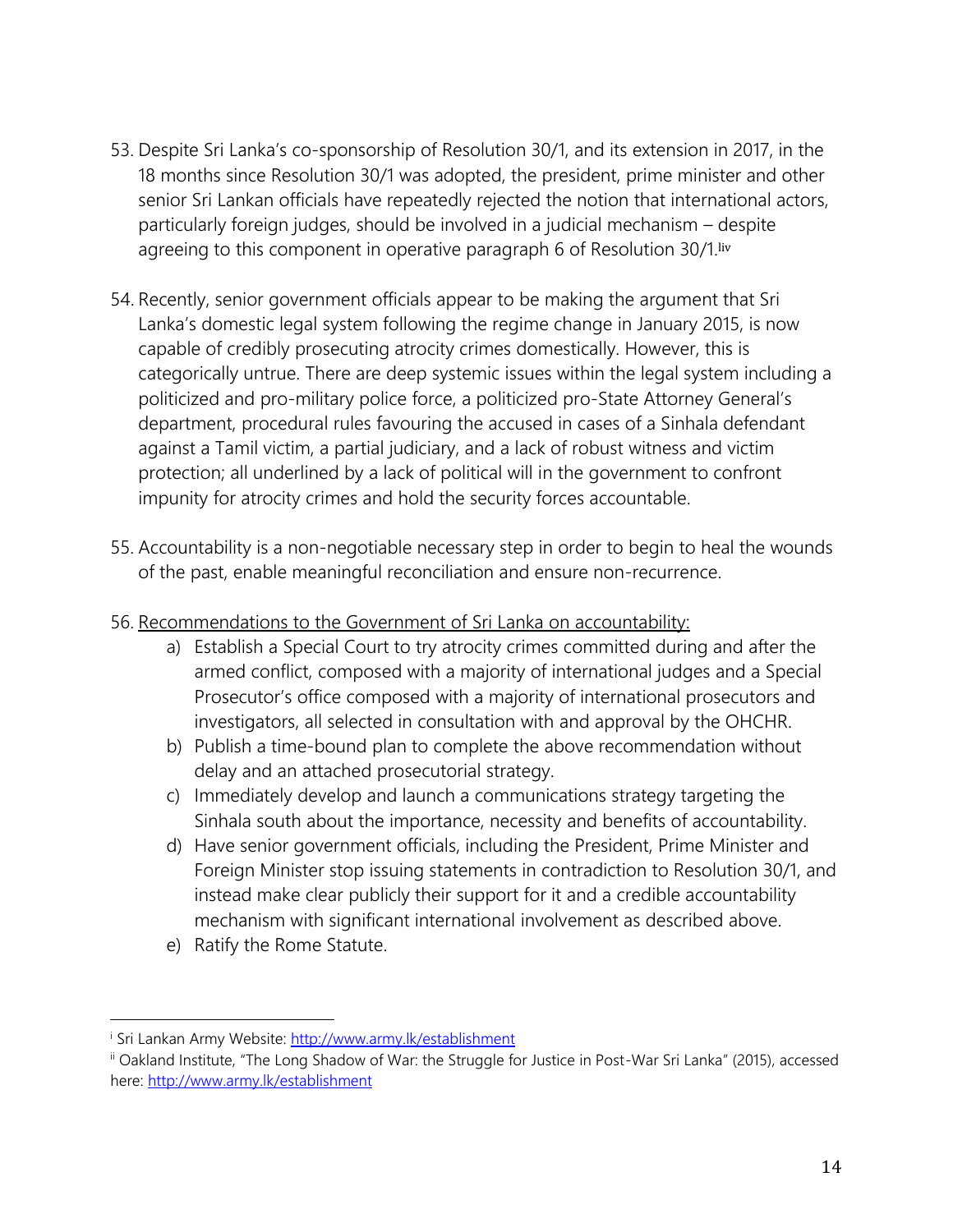iii Research conducted by the Adayaalam Centre for Policy Research in the period between December 2016 -March 2017; Report of the Office of the United Nations High Commissioner for Human Rights on Sri Lanka (10 February 2017).

iv Field interviews with journalists and local communities in Mullaitivu and Kilinochchi by the Adayaalam Centre for Policy Research (January – March 2017); Report of the Special Rapporteur on minority issues on her mission to Sri Lanka (A/HRC/34/53/Add.3).

<sup>v</sup> Tamil Guardian, "Sri Lanka military enrol pre-school Tamil children in Vanni", (1 May 2016), accessed at: [http://www.tamilguardian.com/content/sri-lanka-military-enrol-pre-school-tamil-children-](http://www.tamilguardian.com/content/sri-lanka-military-enrol-pre-school-tamil-children-vanni?articleid=17840)

[vanni?articleid=17840](http://www.tamilguardian.com/content/sri-lanka-military-enrol-pre-school-tamil-children-vanni?articleid=17840); Sri Lankan Army News Website, "More than 100 Kilinochchi Students Entertained on Children's Day" (4 October 2016) accessed at: [http://www.army.lk/news/more-100-kilinochchi-students](http://www.army.lk/news/more-100-kilinochchi-students-entertained-children%E2%80%99s-day)[entertained-children%E2%80%99s-day](http://www.army.lk/news/more-100-kilinochchi-students-entertained-children%E2%80%99s-day)

vi Civil Security Department Website, "Establishment of CSD Headquarters", accessed at: [http://www.csd.lk/images/PDF\\_Doc/Establishment.pdf](http://www.csd.lk/images/PDF_Doc/Establishment.pdf)

vii Interviews in Nilaveli by Adayaalam Centre for Policy Research (October 2016, December 2016 and February 2017).

viii Maatram Foundation, "Understanding Post-War Land Issues in Northern Sri Lanka" (November 2015), accessed at:

https://www.scribd.com/document/292130057/%E0%AE%A8%E0%AE%BF%E0%AE%B2%E0%AE%AE%E0%AF %81%E0%AE%AE-%E0%AE%A8%E0%AE%BE%E0%AE%99-

%E0%AE%95%E0%AE%B3%E0%AF%81%E0%AE%AE

 $\overline{\phantom{a}}$ 

ix Interviews with protestor against whom reprisal was conducted by Adayaalam Centre for Policy Research (March 2017).

x Interview with civil society in Jaffna by Adayaalam Centre for Policy Research (March 2017).

xi Sunday Observer, "Pcs Exercising Land Powers Will Not Lead To Separation – Sumanthiran" (5 March 2017), accessed here: [http://www.sundayobserver.lk/2017/03/05/features/pcs-exercising-land-powers-will-not-lead](http://www.sundayobserver.lk/2017/03/05/features/pcs-exercising-land-powers-will-not-lead-separation-sumanthiran)[separation-sumanthiran](http://www.sundayobserver.lk/2017/03/05/features/pcs-exercising-land-powers-will-not-lead-separation-sumanthiran)

xii Maatram Foundation, "Understanding Post-War Land Issues in Northern Sri Lanka" (November 2015), accessed at:

https://www.scribd.com/document/292130057/%E0%AE%A8%E0%AE%BF%E0%AE%B2%E0%AE%AE%E0%AF %81%E0%AE%AE-%E0%AE%A8%E0%AE%BE%E0%AE%99-

%E0%AE%95%E0%AE%B3%E0%AF%81%E0%AE%AE

xii Interviews with protestor against whom reprisal was conducted by Adayaalam Centre for Policy Research (March 2017).

xiii Internal Displacement Monitoring Centre, "New policy on durable solutions in Sri Lanka: the challenge of implementation" (2 September 2016), accessed here: [http://www.internal-displacement.org/blog/2016/new](http://www.internal-displacement.org/blog/2016/new-policy-on-durable-solutions-in-sri-lanka-the-challenge-of-implementation)[policy-on-durable-solutions-in-sri-lanka-the-challenge-of-implementation](http://www.internal-displacement.org/blog/2016/new-policy-on-durable-solutions-in-sri-lanka-the-challenge-of-implementation)

xiv Oakland Institute, "Justice Denied: Reality Check on Resettlement, Demilitarization and Reconciliation in Sri Lanka" (March 2017), accessed here: [https://www.oaklandinstitute.org/justice-denied-sri-lanka-resettlement](https://www.oaklandinstitute.org/justice-denied-sri-lanka-resettlement-transitional-justice)[transitional-justice](https://www.oaklandinstitute.org/justice-denied-sri-lanka-resettlement-transitional-justice)

xv Interviews in Valikamam North conducted by Adayaalam Centre for Policy Research (February 2017).

xvi Field Research in Sampur, Trincomalee by Adayaalam Centre for Policy Research (October 2016).

xvii Interviews with protestors and journalists by Adayaalam Centre for Policy Research (February – March 2017).

xviii Tamil Guardian, "Mullikulam villagers protest for sixth day amidst heavy surveillance" (28 March 2017) accessed here: [http://www.tamilguardian.com/content/mullikulam-villagers-protest-sixth-day-amidst-heavy](http://www.tamilguardian.com/content/mullikulam-villagers-protest-sixth-day-amidst-heavy-surveillance)[surveillance](http://www.tamilguardian.com/content/mullikulam-villagers-protest-sixth-day-amidst-heavy-surveillance)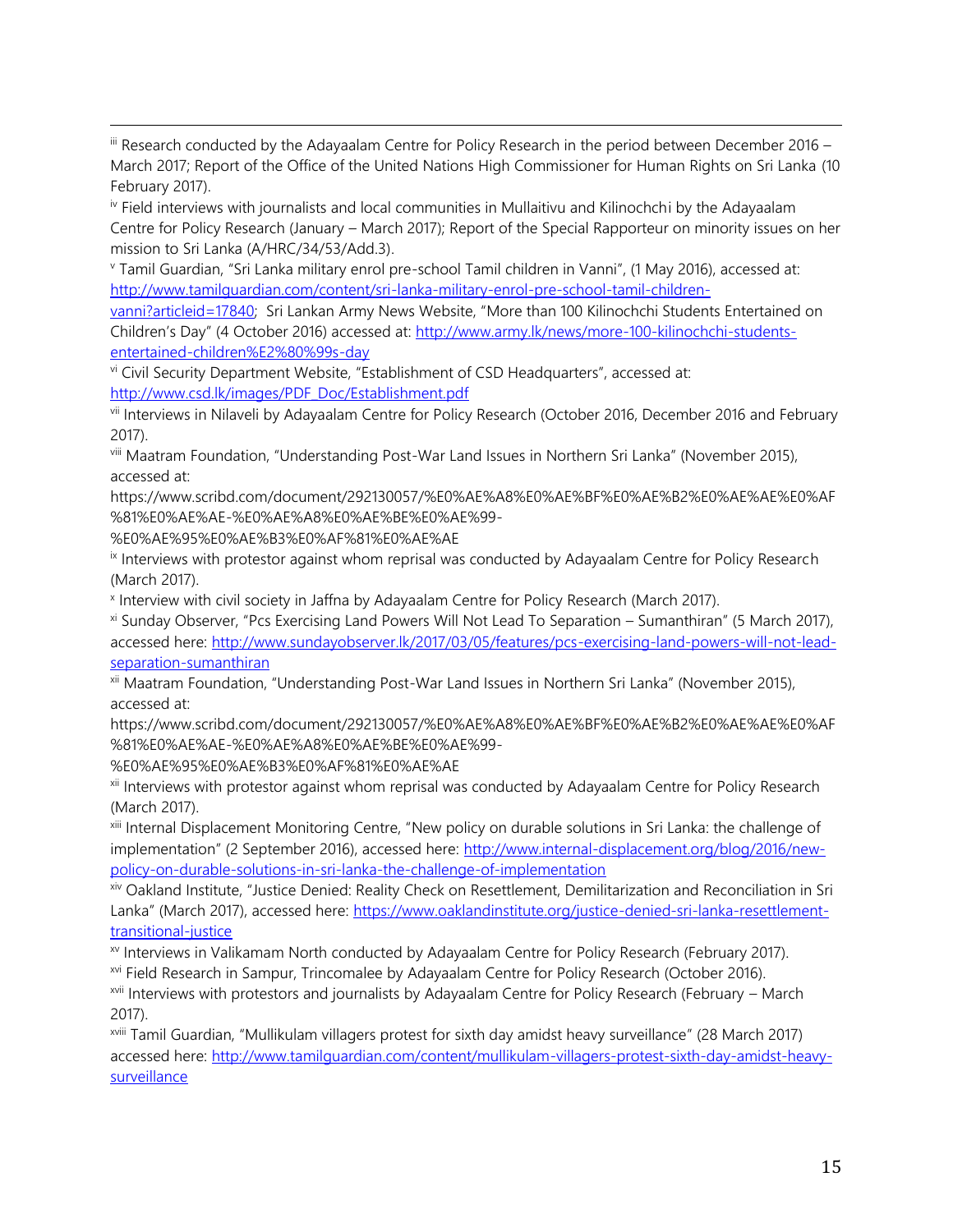xix "Sky No Roof: A true story about Naval occupation of a village and people's relentless struggle to go back home" (February 2013), accessed here:

<https://drive.google.com/file/d/0BzO8SAlmDKanZmN0TXRRdjNyR1k/view>

xx Interview by Adayaalam Centre for Policy Research with Trinco Youth AHAM (October 2016).

xxi Mujeeb Ur Rahman (via twitter) accessed here:

 $\overline{\phantom{a}}$ 

[https://twitter.com/Mujeeb\\_UrRahman/status/846976477165993984](https://twitter.com/Mujeeb_UrRahman/status/846976477165993984)

xxii Leaked 'Policy and Legal Framework of the Counter Terrorism Act of Sri Lanka' (October 2016), accessed here: [https://www.scribd.com/document/328099030/sri-Lanka-leaked-copy-of-draft-legal-framework-for](https://www.scribd.com/document/328099030/sri-Lanka-leaked-copy-of-draft-legal-framework-for-new-Counter-Terrorism-Law-pdf)[new-Counter-Terrorism-Law-pdf](https://www.scribd.com/document/328099030/sri-Lanka-leaked-copy-of-draft-legal-framework-for-new-Counter-Terrorism-Law-pdf)

xxiii Centre for Human Rights and Development (CHRD) Working Case Files and Notes. xxiv *Ibid.* 

xxv The Hindu, "We'll repeal PTA, says Sri Lankan government" (9 March 2016), accessed here:

[http://www.thehindu.com/news/international/We%E2%80%99ll-repeal-PTA-says-Sri-Lankan-](http://www.thehindu.com/news/international/We%E2%80%99ll-repeal-PTA-says-Sri-Lankan-government/article14144036.ece)

[government/article14144036.ece;](http://www.thehindu.com/news/international/We%E2%80%99ll-repeal-PTA-says-Sri-Lankan-government/article14144036.ece) [http://srilankabrief.org/2016/09/sri-lanka-how-pta-violates-the-rights-of](http://srilankabrief.org/2016/09/sri-lanka-how-pta-violates-the-rights-of-political-prisoners/)[political-prisoners/](http://srilankabrief.org/2016/09/sri-lanka-how-pta-violates-the-rights-of-political-prisoners/)

**xxvi CHRD Working Case Files and Notes.** 

xxvii Watchdog Sri Lanka, "Continuing abuse under PTA: Abductions, Arbitrary Arrests, Unlawful Detentions and Torture" (28 June 2016), accessed here: [http://groundviews.org/2016/06/28/continuing-abuse-under-pta](http://groundviews.org/2016/06/28/continuing-abuse-under-pta-abductions-arbitrary-arrests-unlawful-detentions-and-torture/)[abductions-arbitrary-arrests-unlawful-detentions-and-torture/](http://groundviews.org/2016/06/28/continuing-abuse-under-pta-abductions-arbitrary-arrests-unlawful-detentions-and-torture/)

xxviii CHRD Working Case Files and Notes.

xxix Adayaalam Centre for Policy Research, "Situation Brief No.1: Student Killings, Aava Gang and Securitisation of Jaffna" (18 November 2016).

xxx Justice in Sri Lanka: Rule of Law, the Criminal Justice System, and Commissions of Inquiry (Jan. 2010). 3 Gazette No. 6

xxxi CHRD worked with the Coordinating Committee at the time.

xxxii Daily FT, "Govt. gazettes Enforced Disappearances Bill" (14 February 2017), accessed here: <http://www.ft.lk/article/597677/Govt--gazettes-Enforced-Disappearances-Bill>

xxxiii Tamil Guardian, "The missing are considered dead says Sri Lankan prime minister" (19 January 2016), accessed here: [http://www.tamilguardian.com/content/missing-are-considered-dead-says-sri-lankan-prime](http://www.tamilguardian.com/content/missing-are-considered-dead-says-sri-lankan-prime-minister)[minister](http://www.tamilguardian.com/content/missing-are-considered-dead-says-sri-lankan-prime-minister); Sri Lanka Mirror, "Disappeared in SL are "most probably dead"" (27 January 2016), accessed here: <http://archive2.srilankamirror.com/news/item/8578-disappeared-in-sl-are-most-probably-dead-ranil-video> xxxiv Shalin (via twitter), accessed here: [https://twitter.com/uthayashalin/status/845249845992472576;](https://twitter.com/uthayashalin/status/845249845992472576) 

xxxv Committee to Protect Journalists [https://cpj.org/2015/04/journalist-faces-charges-after-publishing-report](https://cpj.org/2015/04/journalist-faces-charges-after-publishing-report-c.php)[c.php](https://cpj.org/2015/04/journalist-faces-charges-after-publishing-report-c.php)

xxxvi International Federation of Journalists [http://www.ifj.org/nc/news-single-view/backpid/1/article/sri-lanka](http://www.ifj.org/nc/news-single-view/backpid/1/article/sri-lanka-police-in-jaffna-criticised-for-arrest-and-intimidation-of-journalists/)[police-in-jaffna-criticised-for-arrest-and-intimidation-of-journalists/](http://www.ifj.org/nc/news-single-view/backpid/1/article/sri-lanka-police-in-jaffna-criticised-for-arrest-and-intimidation-of-journalists/)

xxxvii Reporters Without Borders<https://rsf.org/en/news/concern-over-police-harassment-tamil-journalists> xxxviii Tamil Guardian<http://tamilguardian.com/content/tamil-journalists-threatened-police-jaffna>

xxxix Tamil Guardian [http://tamilguardian.com/content/jaffna-university-students-protest-against-attacks-and](http://tamilguardian.com/content/jaffna-university-students-protest-against-attacks-and-detention)[detention](http://tamilguardian.com/content/jaffna-university-students-protest-against-attacks-and-detention)

xl Tamil Guardian, "Tamil journalists threatened by Sri Lankan soldiers", accessed here: <http://tamilguardian.com/content/tamil-journalists-threatened-sri-lankan-soldiers>

xli Tamil Guardian, "Batticaloa locals protest recent journalist assaults", accessed here:

<http://tamilguardian.com/content/batticaloa-locals-protest-recent-journalist-assaults>

xlii Jaffna Press Club (internal reports)

xliii Daily Mirror<http://www.dailymirror.lk/73851/dont-s-abuse-the-prevailing-media-freedom-ravi>